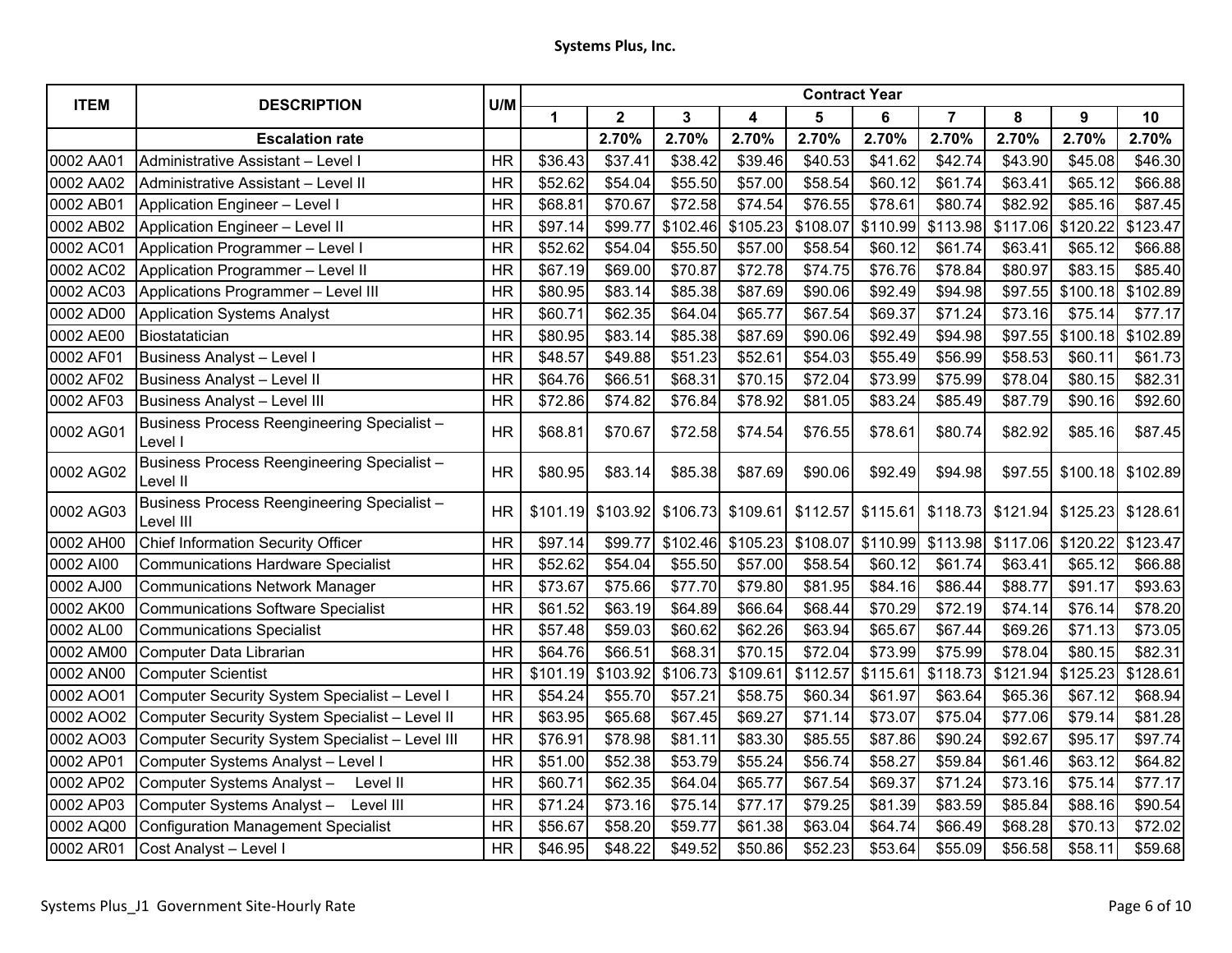| <b>ITEM</b> | <b>DESCRIPTION</b>                             | U/M       | <b>Contract Year</b> |             |          |          |          |          |                |          |          |          |  |
|-------------|------------------------------------------------|-----------|----------------------|-------------|----------|----------|----------|----------|----------------|----------|----------|----------|--|
|             |                                                |           | 1                    | $\mathbf 2$ | 3        | 4        | 5        | 6        | $\overline{7}$ | 8        | 9        | 10       |  |
| 0002 AR02   | Cost Analyst - Level II                        | <b>HR</b> | \$58.29              | \$59.86     | \$61.48  | \$63.14  | \$64.84  | \$66.59  | \$68.39        | \$70.24  | \$72.13  | \$74.08  |  |
| 0002 AS00   | Data Entry Clerk                               | <b>HR</b> | \$31.57              | \$32.42     | \$33.30  | \$34.20  | \$35.12  | \$36.07  | \$37.04        | \$38.04  | \$39.07  | \$40.13  |  |
| 0002 AT00   | <b>Data Security Specialist</b>                | <b>HR</b> | \$54.24              | \$55.70     | \$57.21  | \$58.75  | \$60.34  | \$61.97  | \$63.64        | \$65.36  | \$67.12  | \$68.94  |  |
| 0002 AU00   | Data Standardization Specialist                | <b>HR</b> | \$57.48              | \$59.03     | \$60.62  | \$62.26  | \$63.94  | \$65.67  | \$67.44        | \$69.26  | \$71.13  | \$73.05  |  |
| 0002 AV00   | Database Administrator                         | <b>HR</b> | \$68.81              | \$70.67     | \$72.58  | \$74.54  | \$76.55  | \$78.61  | \$80.74        | \$82.92  | \$85.16  | \$87.45  |  |
| 0002 AW01   | Database Management Specialist - Level I       | <b>HR</b> | \$50.19              | \$51.55     | \$52.94  | \$54.37  | \$55.83  | \$57.34  | \$58.89        | \$60.48  | \$62.11  | \$63.79  |  |
| 0002 AW02   | Database Management Specialist - Level II      | <b>HR</b> | \$60.71              | \$62.35     | \$64.04  | \$65.77  | \$67.54  | \$69.37  | \$71.24        | \$73.16  | \$75.14  | \$77.17  |  |
| 0002 AW03   | Database Management Specialist - Level III     | <b>HR</b> | \$67.19              | \$69.00     | \$70.87  | \$72.78  | \$74.75  | \$76.76  | \$78.84        | \$80.97  | \$83.15  | \$85.40  |  |
| 0002 AX01   | Database Specialist - Level I                  | <b>HR</b> | \$50.19              | \$51.55     | \$52.94  | \$54.37  | \$55.83  | \$57.34  | \$58.89        | \$60.48  | \$62.11  | \$63.79  |  |
| 0002 AX02   | Database Specialist - Level II                 | <b>HR</b> | \$59.91              | \$61.52     | \$63.18  | \$64.89  | \$66.64  | \$68.44  | \$70.29        | \$72.19  | \$74.14  | \$76.14  |  |
| 0002 AX03   | Database Specialist - Level III                | <b>HR</b> | \$67.19              | \$69.00     | \$70.87  | \$72.78  | \$74.75  | \$76.76  | \$78.84        | \$80.97  | \$83.15  | \$85.40  |  |
| 0002 AY00   | Data Warehousing Administrator                 | <b>HR</b> | \$101.19             | \$103.92    | \$106.73 | \$109.61 | \$112.57 | \$115.61 | \$118.73       | \$121.94 | \$125.23 | \$128.61 |  |
| 0002 AZ00   | Data Warehouse Analyst                         | <b>HR</b> | \$59.10              | \$60.69     | \$62.33  | \$64.01  | \$65.74  | \$67.52  | \$69.34        | \$71.21  | \$73.13  | \$75.11  |  |
| 0002 BA00   | Data Warehouse Programmer                      | <b>HR</b> | \$63.14              | \$64.85     | \$66.60  | \$68.40  | \$70.24  | \$72.14  | \$74.09        | \$76.09  | \$78.14  | \$80.25  |  |
| 0002 BB00   | <b>Disaster Recovery Specialist</b>            | <b>HR</b> | \$89.05              | \$91.45     | \$93.92  | \$96.46  | \$99.06  | \$101.74 | \$104.48       | \$107.30 | \$110.20 | \$113.18 |  |
| 0002 BC01   | Document Control Specialist - Level I          | <b>HR</b> | \$41.29              | \$42.40     | \$43.55  | \$44.72  | \$45.93  | \$47.17  | \$48.44        | \$49.75  | \$51.09  | \$52.47  |  |
| 0002 BC02   | Document Control Specialist - Level II         | <b>HR</b> | \$52.62              | \$54.04     | \$55.50  | \$57.00  | \$58.54  | \$60.12  | \$61.74        | \$63.41  | \$65.12  | \$66.88  |  |
| 0002 BC03   | Document Control Specialist - Level III        | <b>HR</b> | \$60.71              | \$62.35     | \$64.04  | \$65.77  | \$67.54  | \$69.37  | \$71.24        | \$73.16  | \$75.14  | \$77.17  |  |
| 0002 BD01   | Document Support Specialist - Level I          | <b>HR</b> | \$38.86              | \$39.91     | \$40.98  | \$42.09  | \$43.23  | \$44.39  | \$45.59        | \$46.82  | \$48.09  | \$49.39  |  |
| 0002 BD02   | Document Support Specialist - Level II         | <b>HR</b> | \$50.19              | \$51.55     | \$52.94  | \$54.37  | \$55.83  | \$57.34  | \$58.89        | \$60.48  | \$62.11  | \$63.79  |  |
| 0002 BE00   | <b>Duplicating Machine Operator</b>            | <b>HR</b> | \$46.95              | \$48.22     | \$49.52  | \$50.86  | \$52.23  | \$53.64  | \$55.09        | \$56.58  | \$58.11  | \$59.68  |  |
| 0002 BF00   | Electronic Data Interchange (EDI) Specialist   | <b>HR</b> | \$60.71              | \$62.35     | \$64.04  | \$65.77  | \$67.54  | \$69.37  | \$71.24        | \$73.16  | \$75.14  | \$77.17  |  |
| 0002 BG00   | Electronic Meeting Technographer               | <b>HR</b> | \$48.57              | \$49.88     | \$51.23  | \$52.61  | \$54.03  | \$55.49  | \$56.99        | \$58.53  | \$60.11  | \$61.73  |  |
| 0002 BH00   | Enterprise Resource Planning (ERP) Specialist  | <b>HR</b> | \$80.95              | \$83.14     | \$85.38  | \$87.69  | \$90.06  | \$92.49  | \$94.98        | \$97.55  | \$100.18 | \$102.89 |  |
| 0002 BI00   | Facilitator                                    | <b>HR</b> | \$72.86              | \$74.82     | \$76.84  | \$78.92  | \$81.05  | \$83.24  | \$85.49        | \$87.79  | \$90.16  | \$92.60  |  |
| 0002 BJ00   | Financial Analyst - IT                         | <b>HR</b> | \$56.67              | \$58.20     | \$59.77  | \$61.38  | \$63.04  | \$64.74  | \$66.49        | \$68.28  | \$70.13  | \$72.02  |  |
| 0002 BK01   | Functional Analyst - Level I                   | <b>HR</b> | \$46.95              | \$48.22     | \$49.52  | \$50.86  | \$52.23  | \$53.64  | \$55.09        | \$56.58  | \$58.11  | \$59.68  |  |
| 0002 BK02   | Functional Analyst - Level II                  | <b>HR</b> | \$60.71              | \$62.35     | \$64.04  | \$65.77  | \$67.54  | \$69.37  | \$71.24        | \$73.16  | \$75.14  | \$77.17  |  |
| 0002 BL01   | General Clerk - Level I                        | <b>HR</b> | \$30.76              | \$31.59     | \$32.45  | \$33.32  | \$34.22  | \$35.15  | \$36.09        | \$37.07  | \$38.07  | \$39.10  |  |
| 0002 BL02   | General Clerk - Level II                       | <b>HR</b> | \$38.05              | \$39.08     | \$40.13  | \$41.21  | \$42.33  | \$43.47  | \$44.64        | \$45.85  | \$47.09  | \$48.36  |  |
| 0002 BL03   | General Clerk - Level III                      | <b>HR</b> | \$46.95              | \$48.22     | \$49.52  | \$50.86  | \$52.23  | \$53.64  | \$55.09        | \$56.58  | \$58.11  | \$59.68  |  |
| 0002 BM00   | Geographic Information System (GIS) Specialist | <b>HR</b> | \$68.81              | \$70.67     | \$72.58  | \$74.54  | \$76.55  | \$78.61  | \$80.74        | \$82.92  | \$85.16  | \$87.45  |  |
| 0002 BN00   | Graphical User Interface Designer              | <b>HR</b> | \$59.10              | \$60.69     | \$62.33  | \$64.01  | \$65.74  | \$67.52  | \$69.34        | \$71.21  | \$73.13  | \$75.11  |  |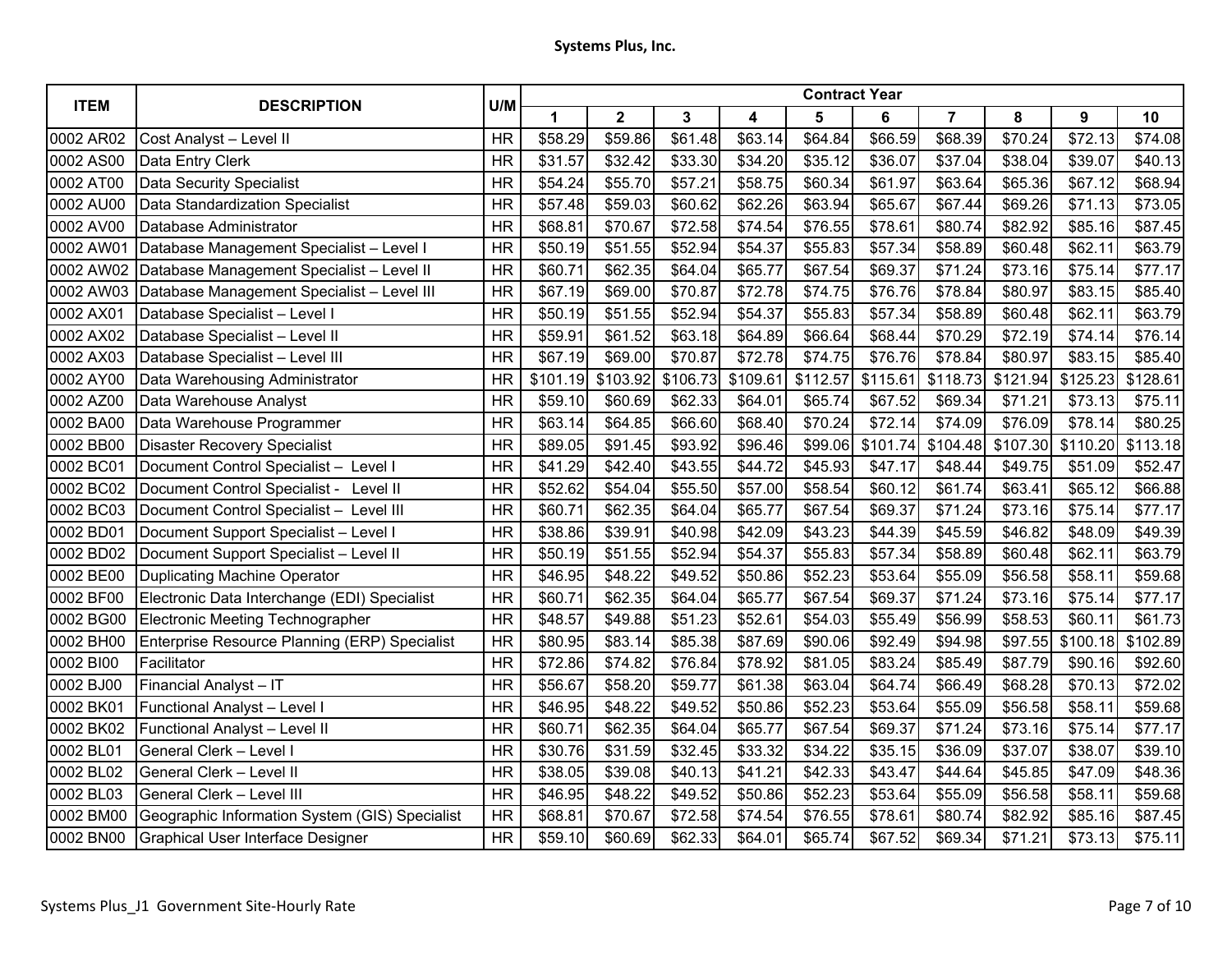| <b>ITEM</b> | <b>DESCRIPTION</b>                             | U/M       | <b>Contract Year</b> |             |          |          |          |          |          |          |          |          |  |
|-------------|------------------------------------------------|-----------|----------------------|-------------|----------|----------|----------|----------|----------|----------|----------|----------|--|
|             |                                                |           | 1                    | $\mathbf 2$ | 3        | 4        | 5        | 6        | 7        | 8        | 9        | 10       |  |
| 0002 BO00   | <b>Graphics Specialist</b>                     | <b>HR</b> | \$55.86              | \$57.37     | \$58.91  | \$60.51  | \$62.14  | \$63.82  | \$65.54  | \$67.31  | \$69.13  | \$70.99  |  |
| 0002 BP00   | Hardware Draftsman                             | <b>HR</b> | \$53.43              | \$54.87     | \$56.35  | \$57.87  | \$59.44  | \$61.04  | \$62.69  | \$64.38  | \$66.12  | \$67.91  |  |
| 0002 BQ01   | Hardware Installation Technician - Level I     | <b>HR</b> | \$34.00              | \$34.92     | \$35.86  | \$36.83  | \$37.82  | \$38.84  | \$39.89  | \$40.97  | \$42.08  | \$43.21  |  |
| 0002 BQ02   | Hardware Installation Technician - Level II    | <b>HR</b> | \$42.90              | \$44.06     | \$45.25  | \$46.47  | \$47.73  | \$49.02  | \$50.34  | \$51.70  | \$53.10  | \$54.53  |  |
| 0002 BR00   | Hardware Specialist - Information Technology   | <b>HR</b> | \$44.52              | \$45.73     | \$46.96  | \$48.23  | \$49.53  | \$50.87  | \$52.24  | \$53.65  | \$55.10  | \$56.59  |  |
| 0002 BS00   | Help Desk Manager                              | <b>HR</b> | \$68.81              | \$70.67     | \$72.58  | \$74.54  | \$76.55  | \$78.61  | \$80.74  | \$82.92  | \$85.16  | \$87.45  |  |
| 0002 BT00   | <b>Help Desk Specialist</b>                    | <b>HR</b> | \$46.95              | \$48.22     | \$49.52  | \$50.86  | \$52.23  | \$53.64  | \$55.09  | \$56.58  | \$58.11  | \$59.68  |  |
| 0002 BU01   | Imaging Specialist/Technician - Level I        | <b>HR</b> | \$42.10              | \$43.23     | \$44.40  | \$45.60  | \$46.83  | \$48.09  | \$49.39  | \$50.73  | \$52.10  | \$53.50  |  |
| 0002 BU02   | Imaging Specialist/Technician - Level II       | <b>HR</b> | \$51.00              | \$52.38     | \$53.79  | \$55.24  | \$56.74  | \$58.27  | \$59.84  | \$61.46  | \$63.12  | \$64.82  |  |
| 0002 BU03   | Imaging Specialist/Technician - Level III      | <b>HR</b> | \$55.05              | \$56.53     | \$58.06  | \$59.63  | \$61.24  | \$62.89  | \$64.59  | \$66.33  | \$68.12  | \$69.96  |  |
| 0002 BV00   | Informatic Specialist/Bioinformatician         | <b>HR</b> | \$97.14              | \$99.77     | \$102.46 | \$105.23 | \$108.07 | \$110.99 | \$113.98 | \$117.06 | \$120.22 | \$123.47 |  |
| 0002 BW01   | Information Engineer - Level I                 | <b>HR</b> | \$60.71              | \$62.35     | \$64.04  | \$65.77  | \$67.54  | \$69.37  | \$71.24  | \$73.16  | \$75.14  | \$77.17  |  |
| 0002 BW02   | <b>Information Engineer - Level II</b>         | <b>HR</b> | \$76.91              | \$78.98     | \$81.11  | \$83.30  | \$85.55  | \$87.86  | \$90.24  | \$92.67  | \$95.17  | \$97.74  |  |
| 0002 BX00   | Information Resource Management Analyst        | <b>HR</b> | \$64.76              | \$66.51     | \$68.31  | \$70.15  | \$72.04  | \$73.99  | \$75.99  | \$78.04  | \$80.15  | \$82.31  |  |
| 0002 BY00   | <b>Information Systems Training Specialist</b> | <b>HR</b> | \$60.71              | \$62.35     | \$64.04  | \$65.77  | \$67.54  | \$69.37  | \$71.24  | \$73.16  | \$75.14  | \$77.17  |  |
| 0002 BZ00   | IT Policy/Legislative Specialist               | <b>HR</b> | \$68.81              | \$70.67     | \$72.58  | \$74.54  | \$76.55  | \$78.61  | \$80.74  | \$82.92  | \$85.16  | \$87.45  |  |
| 0002 CA00   | IT Strategic/Capital Planner                   | <b>HR</b> | \$101.19             | \$103.92    | \$106.73 | \$109.61 | \$112.57 | \$115.61 | \$118.73 | \$121.94 | \$125.23 | \$128.61 |  |
| 0002 CB00   | Knowledge Management Specialist                | <b>HR</b> | \$63.14              | \$64.85     | \$66.60  | \$68.40  | \$70.24  | \$72.14  | \$74.09  | \$76.09  | \$78.14  | \$80.25  |  |
| 0002 CC00   | Librarian                                      | <b>HR</b> | \$52.62              | \$54.04     | \$55.50  | \$57.00  | \$58.54  | \$60.12  | \$61.74  | \$63.41  | \$65.12  | \$66.88  |  |
| 0002 CD00   | Librarian Technician                           | <b>HR</b> | \$43.71              | \$44.89     | \$46.11  | \$47.35  | \$48.63  | \$49.94  | \$51.29  | \$52.68  | \$54.10  | \$55.56  |  |
| 0002 CE00   | Medical Billing/Account Management Specialist  | <b>HR</b> | \$42.10              | \$43.23     | \$44.40  | \$45.60  | \$46.83  | \$48.09  | \$49.39  | \$50.73  | \$52.10  | \$53.50  |  |
| 0002 CF00   | Modeling and Simulation Specialist             | <b>HR</b> | \$80.95              | \$83.14     | \$85.38  | \$87.69  | \$90.06  | \$92.49  | \$94.98  | \$97.55  | \$100.18 | \$102.89 |  |
| 0002 CG00   | Network Administrator                          | <b>HR</b> | \$60.71              | \$62.35     | \$64.04  | \$65.77  | \$67.54  | \$69.37  | \$71.24  | \$73.16  | \$75.14  | \$77.17  |  |
| 0002 CH00   | Network Draftsman                              | <b>HR</b> | \$56.67              | \$58.20     | \$59.77  | \$61.38  | \$63.04  | \$64.74  | \$66.49  | \$68.28  | \$70.13  | \$72.02  |  |
| 0002 CI01   | Network Installation Technician - Level I      | <b>HR</b> | \$38.86              | \$39.91     | \$40.98  | \$42.09  | \$43.23  | \$44.39  | \$45.59  | \$46.82  | \$48.09  | \$49.39  |  |
| 0002 CI02   | Network Installation Technician - Level II     | <b>HR</b> | \$48.57              | \$49.88     | \$51.23  | \$52.61  | \$54.03  | \$55.49  | \$56.99  | \$58.53  | \$60.11  | \$61.73  |  |
| 0002 CJ00   | Network Support Technician                     | <b>HR</b> | \$46.95              | \$48.22     | \$49.52  | \$50.86  | \$52.23  | \$53.64  | \$55.09  | \$56.58  | \$58.11  | \$59.68  |  |
| 0002 CK00   | <b>Operations Manager</b>                      | <b>HR</b> | \$64.76              | \$66.51     | \$68.31  | \$70.15  | \$72.04  | \$73.99  | \$75.99  | \$78.04  | \$80.15  | \$82.31  |  |
| 0002 CL00   | <b>Procurement Product Specialist</b>          | <b>HR</b> | \$60.71              | \$62.35     | \$64.04  | \$65.77  | \$67.54  | \$69.37  | \$71.24  | \$73.16  | \$75.14  | \$77.17  |  |
| 0002 CM00   | <b>Program Administration Specialist</b>       | <b>HR</b> | \$48.57              | \$49.88     | \$51.23  | \$52.61  | \$54.03  | \$55.49  | \$56.99  | \$58.53  | \$60.11  | \$61.73  |  |
| 0002 CN00   | Program Analyst                                | <b>HR</b> | \$51.81              | \$53.21     | \$54.65  | \$56.12  | \$57.64  | \$59.19  | \$60.79  | \$62.43  | \$64.12  | \$65.85  |  |
| 0002 CO00   | Program Manager                                | <b>HR</b> | \$105.24             | \$108.08    | \$111.00 | \$114.00 | \$117.07 | \$120.23 | \$123.48 | \$126.81 | \$130.24 | \$133.75 |  |
| 0002 CP00   | Project Control Specialist                     | <b>HR</b> | \$56.67              | \$58.20     | \$59.77  | \$61.38  | \$63.04  | \$64.74  | \$66.49  | \$68.28  | \$70.13  | \$72.02  |  |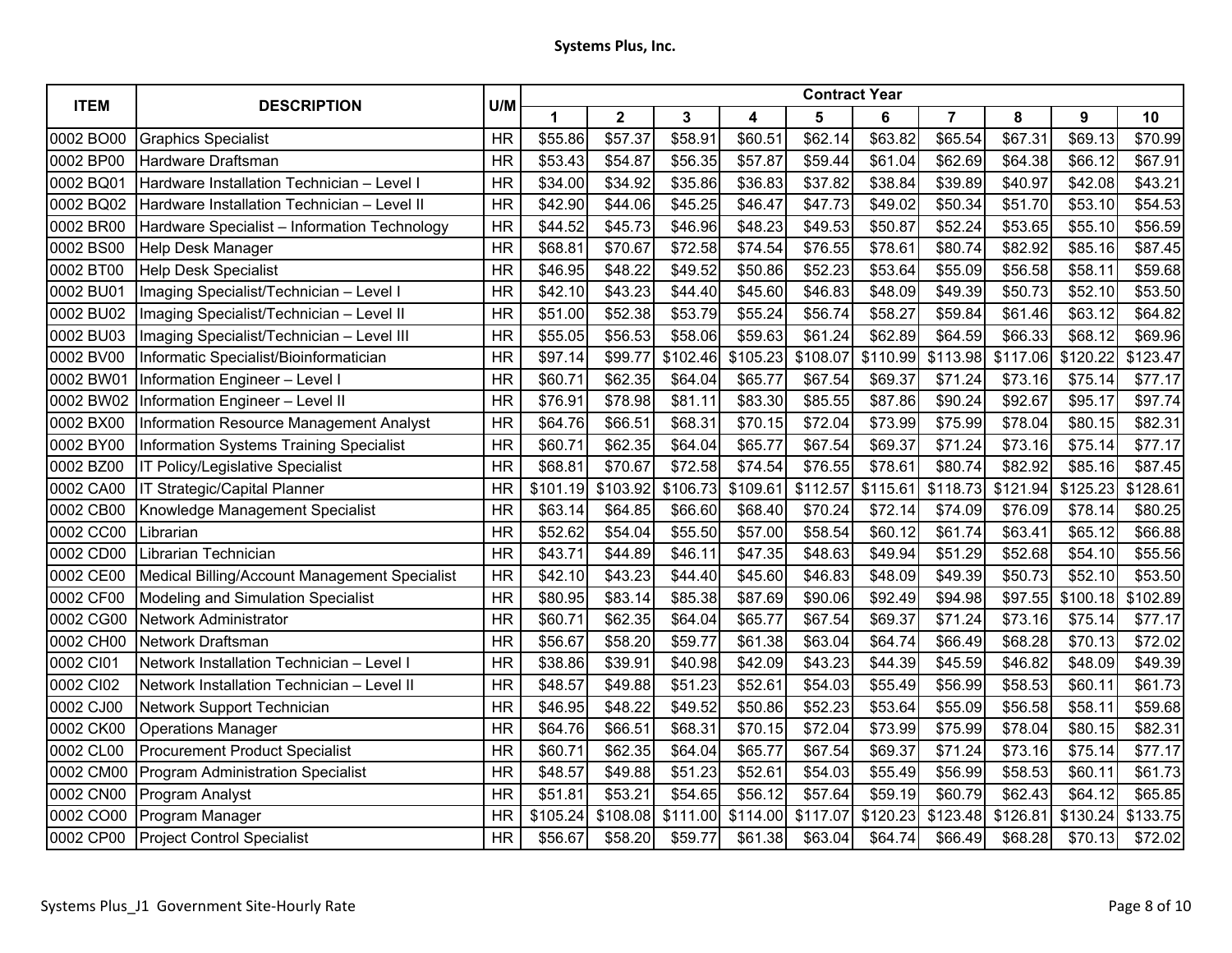| <b>ITEM</b> | <b>DESCRIPTION</b>                       | U/M       |          |              |          |          |          |          |                     |          |          |          |
|-------------|------------------------------------------|-----------|----------|--------------|----------|----------|----------|----------|---------------------|----------|----------|----------|
|             |                                          |           | 1        | $\mathbf{2}$ | 3        | 4        | 5        | 6        | $\overline{7}$      | 8        | 9        | 10       |
| 0002 CQ00   | Project Leader                           | <b>HR</b> | \$63.14  | \$64.85      | \$66.60  | \$68.40  | \$70.24  | \$72.14  | \$74.09             | \$76.09  | \$78.14  | \$80.25  |
| 0002 CR01   | Project Manager - Level I                | <b>HR</b> | \$71.24  | \$73.16      | \$75.14  | \$77.17  | \$79.25  | \$81.39  | \$83.59             | \$85.84  | \$88.16  | \$90.54  |
| 0002 CR02   | Project Manager - Level II               | <b>HR</b> | \$80.14  | \$82.31      | \$84.53  | \$86.81  | \$89.16  | \$91.56  | \$94.04             | \$96.57  | \$99.18  | \$101.86 |
| 0002 CR03   | Project Manager - Level III              | <b>HR</b> | \$97.14  | \$99.77      | \$102.46 | \$105.23 | \$108.07 | \$110.99 | \$113.98            | \$117.06 | \$120.22 | \$123.47 |
| 0002 CS00   | <b>Public Health Analyst</b>             | <b>HR</b> | \$64.76  | \$66.51      | \$68.31  | \$70.15  | \$72.04  | \$73.99  | \$75.99             | \$78.04  | \$80.15  | \$82.31  |
| 0002 CT00   | <b>Quality Assurance Analyst</b>         | <b>HR</b> | \$52.62  | \$54.04      | \$55.50  | \$57.00  | \$58.54  | \$60.12  | \$61.74             | \$63.41  | \$65.12  | \$66.88  |
| 0002 CU00   | Quality Assurance Manager                | <b>HR</b> | \$68.81  | \$70.67      | \$72.58  | \$74.54  | \$76.55  | \$78.61  | \$80.74             | \$82.92  | \$85.16  | \$87.45  |
| 0002 CV00   | <b>Quality Assurance Specialist</b>      | <b>HR</b> | \$60.71  | \$62.35      | \$64.04  | \$65.77  | \$67.54  | \$69.37  | \$71.24             | \$73.16  | \$75.14  | \$77.17  |
|             | 0002 CW00 Records Management Specialist  | <b>HR</b> | \$48.57  | \$49.88      | \$51.23  | \$52.61  | \$54.03  | \$55.49  | \$56.99             | \$58.53  | \$60.11  | \$61.73  |
| 0002 CX00   | Scanner Operator                         | <b>HR</b> | \$36.43  | \$37.41      | \$38.42  | \$39.46  | \$40.53  | \$41.62  | \$42.74             | \$43.90  | \$45.08  | \$46.30  |
| 0002 CY00   | Scientific Data Analyst                  | <b>HR</b> | \$60.71  | \$62.35      | \$64.04  | \$65.77  | \$67.54  | \$69.37  | $\overline{$}71.24$ | \$73.16  | \$75.14  | \$77.17  |
| 0002 CZ01   | Subject Matter Expert - Level I          | <b>HR</b> | \$89.05  | \$91.45      | \$93.92  | \$96.46  | \$99.06  | \$101.74 | \$104.48            | \$107.30 | \$110.20 | \$113.18 |
| 0002 CZ02   | Subject Matter Expert - Level II         | <b>HR</b> | \$101.19 | \$103.92     | \$106.73 | \$109.61 | \$112.57 | \$115.61 | \$118.73            | \$121.94 | \$125.23 | \$128.61 |
| 0002 CZ03   | Subject Matter Expert - Level III        | <b>HR</b> | \$133.57 | \$137.18     | \$140.88 | \$144.69 | \$148.59 | \$152.60 | \$156.73            | \$160.96 | \$165.30 | \$169.77 |
| 0002 DA01   | System Administrator - Level I           | <b>HR</b> | \$47.76  | \$49.05      | \$50.38  | \$51.74  | \$53.13  | \$54.57  | \$56.04             | \$57.55  | \$59.11  | \$60.70  |
| 0002 DA02   | System Administrator - Level II          | <b>HR</b> | \$57.48  | \$59.03      | \$60.62  | \$62.26  | \$63.94  | \$65.67  | \$67.44             | \$69.26  | \$71.13  | \$73.05  |
| 0002 DA03   | System Administrator - Level III         | <b>HR</b> | \$63.14  | \$64.85      | \$66.60  | \$68.40  | \$70.24  | \$72.14  | \$74.09             | \$76.09  | \$78.14  | \$80.25  |
| 0002 DB01   | Systems Architect - Level I              | <b>HR</b> | \$85.81  | \$88.13      | \$90.51  | \$92.95  | \$95.46  | \$98.04  | \$100.68            | \$103.40 | \$106.19 | \$109.06 |
| 0002 DB02   | Systems Architect - Level II             | <b>HR</b> | \$105.24 | \$108.08     | \$111.00 | \$114.00 | \$117.07 | \$120.23 | \$123.48            | \$126.81 | \$130.24 | \$133.75 |
| 0002 DC01   | Systems Engineer - Level I               | <b>HR</b> | \$48.57  | \$49.88      | \$51.23  | \$52.61  | \$54.03  | \$55.49  | \$56.99             | \$58.53  | \$60.11  | \$61.73  |
| 0002 DC02   | Systems Engineer - Level II              | <b>HR</b> | \$56.67  | \$58.20      | \$59.77  | \$61.38  | \$63.04  | \$64.74  | \$66.49             | \$68.28  | \$70.13  | \$72.02  |
| 0002 DC03   | Systems Engineer - Level III             | <b>HR</b> | \$64.76  | \$66.51      | \$68.31  | \$70.15  | \$72.04  | \$73.99  | \$75.99             | \$78.04  | \$80.15  | \$82.31  |
| 0002 DD00   | <b>System Operator</b>                   | <b>HR</b> | \$46.95  | \$48.22      | \$49.52  | \$50.86  | \$52.23  | \$53.64  | \$55.09             | \$56.58  | \$58.11  | \$59.68  |
| 0002 DE00   | System Programmer                        | <b>HR</b> | \$55.05  | \$56.53      | \$58.06  | \$59.63  | \$61.24  | \$62.89  | \$64.59             | \$66.33  | \$68.12  | \$69.96  |
| 0002 DF01   | Technical Writer/Editor - Level I        | <b>HR</b> | \$44.52  | \$45.73      | \$46.96  | \$48.23  | \$49.53  | \$50.87  | \$52.24             | \$53.65  | \$55.10  | \$56.59  |
| 0002 DF02   | Technical Writer/Editor - Level II       | <b>HR</b> | \$60.71  | \$62.35      | \$64.04  | \$65.77  | \$67.54  | \$69.37  | \$71.24             | \$73.16  | \$75.14  | \$77.17  |
| 0002 DF03   | Technical Writer/Editor - Level III      | <b>HR</b> | \$76.91  | \$78.98      | \$81.11  | \$83.30  | \$85.55  | \$87.86  | \$90.24             | \$92.67  | \$95.17  | \$97.74  |
| 0002 DG01   | Telecommunications Engineer - Level I    | <b>HR</b> | \$56.67  | \$58.20      | \$59.77  | \$61.38  | \$63.04  | \$64.74  | \$66.49             | \$68.28  | \$70.13  | \$72.02  |
| 0002 DG02   | Telecommunications Engineer - Level II   | <b>HR</b> | \$68.81  | \$70.67      | \$72.58  | \$74.54  | \$76.55  | \$78.61  | \$80.74             | \$82.92  | \$85.16  | \$87.45  |
| 0002 DH01   | Telecommunications Specialist - Level I  | <b>HR</b> | \$52.62  | \$54.04      | \$55.50  | \$57.00  | \$58.54  | \$60.12  | \$61.74             | \$63.41  | \$65.12  | \$66.88  |
| 0002 DH02   | Telecommunications Specialist - Level II | <b>HR</b> | \$60.71  | \$62.35      | \$64.04  | \$65.77  | \$67.54  | \$69.37  | \$71.24             | \$73.16  | \$75.14  | \$77.17  |
| 0002 DI00   | <b>Test Engineer</b>                     | <b>HR</b> | \$60.71  | \$62.35      | \$64.04  | \$65.77  | \$67.54  | \$69.37  | \$71.24             | \$73.16  | \$75.14  | \$77.17  |
| 0002 DJ00   | <b>Training Manager</b>                  | <b>HR</b> | \$72.86  | \$74.82      | \$76.84  | \$78.92  | \$81.05  | \$83.24  | \$85.49             | \$87.79  | \$90.16  | \$92.60  |